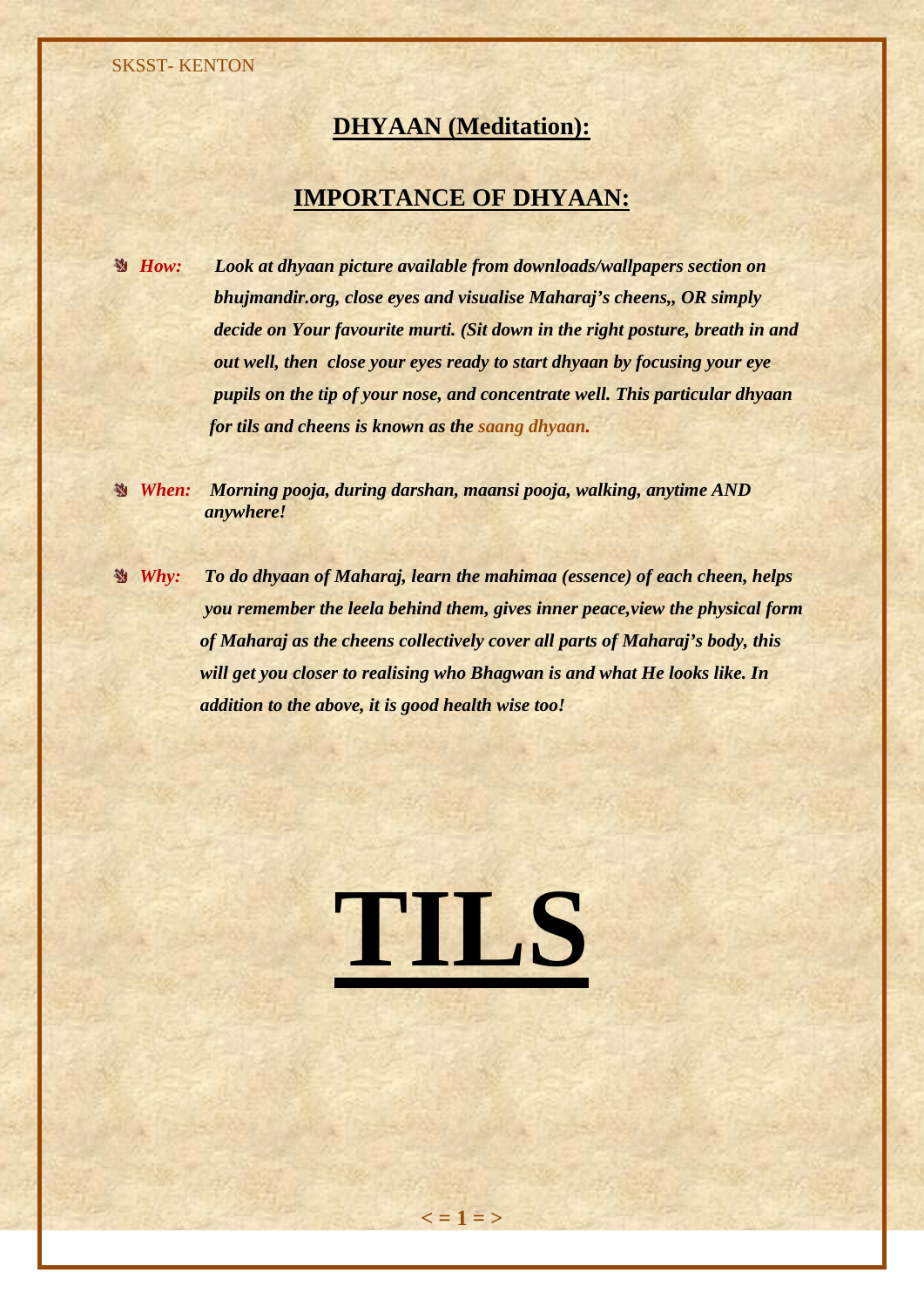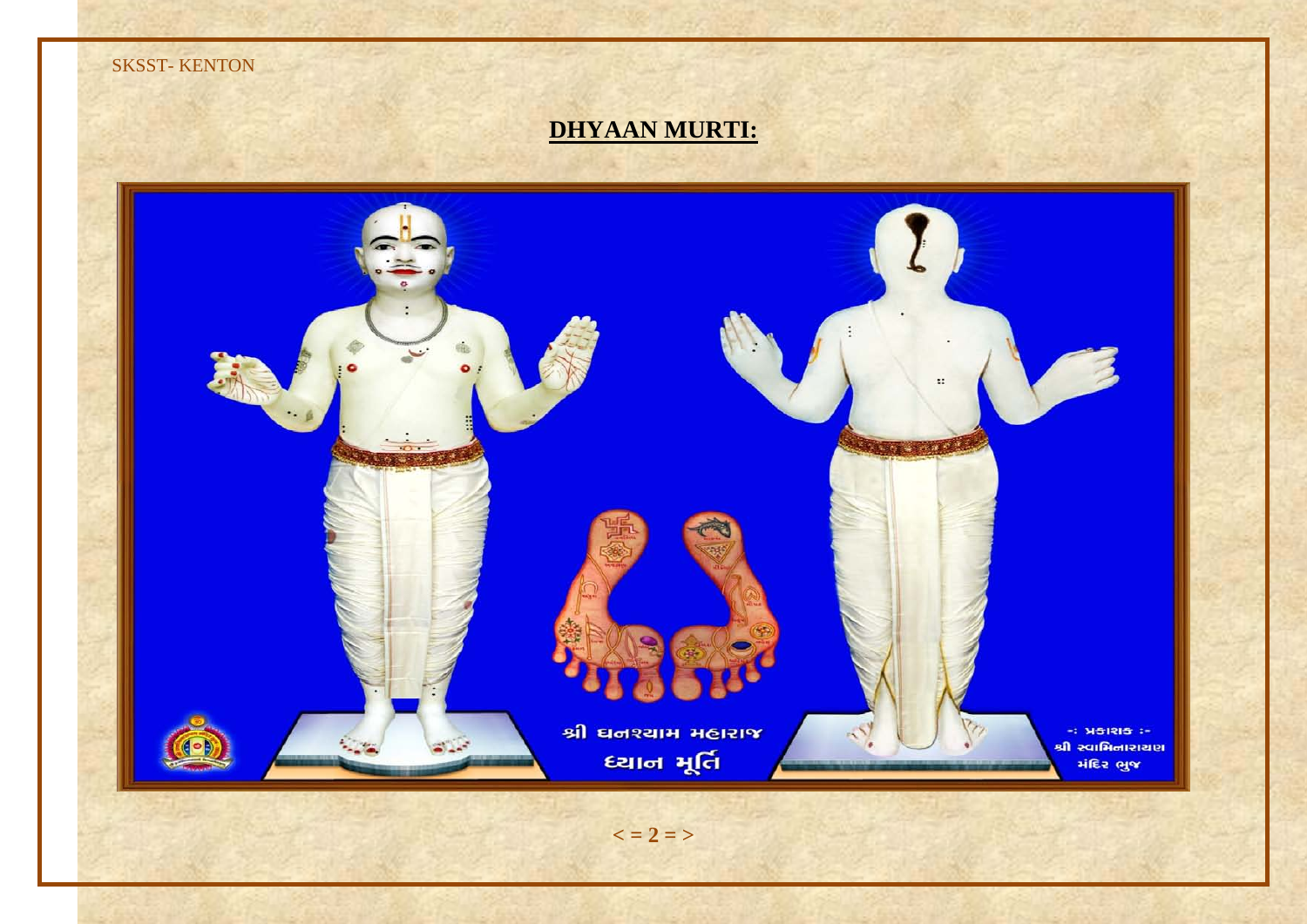# **TILS (MOLES):**

## **FEET TO WAIST:**

**< = 3 = >**

- **1 til on the outer side of the right big toe**
- **1 til on the second toe, the side facing the right big toe**
- **1 til on the outer side of the last toe of the right leg, near the nail**
- **1 til on the fibula 5 inches up from the ankle of the right leg**
- **1 til (big one) on the fibula of the left leg**
- **1 til (small one) 5 inches above the ankle of the left leg**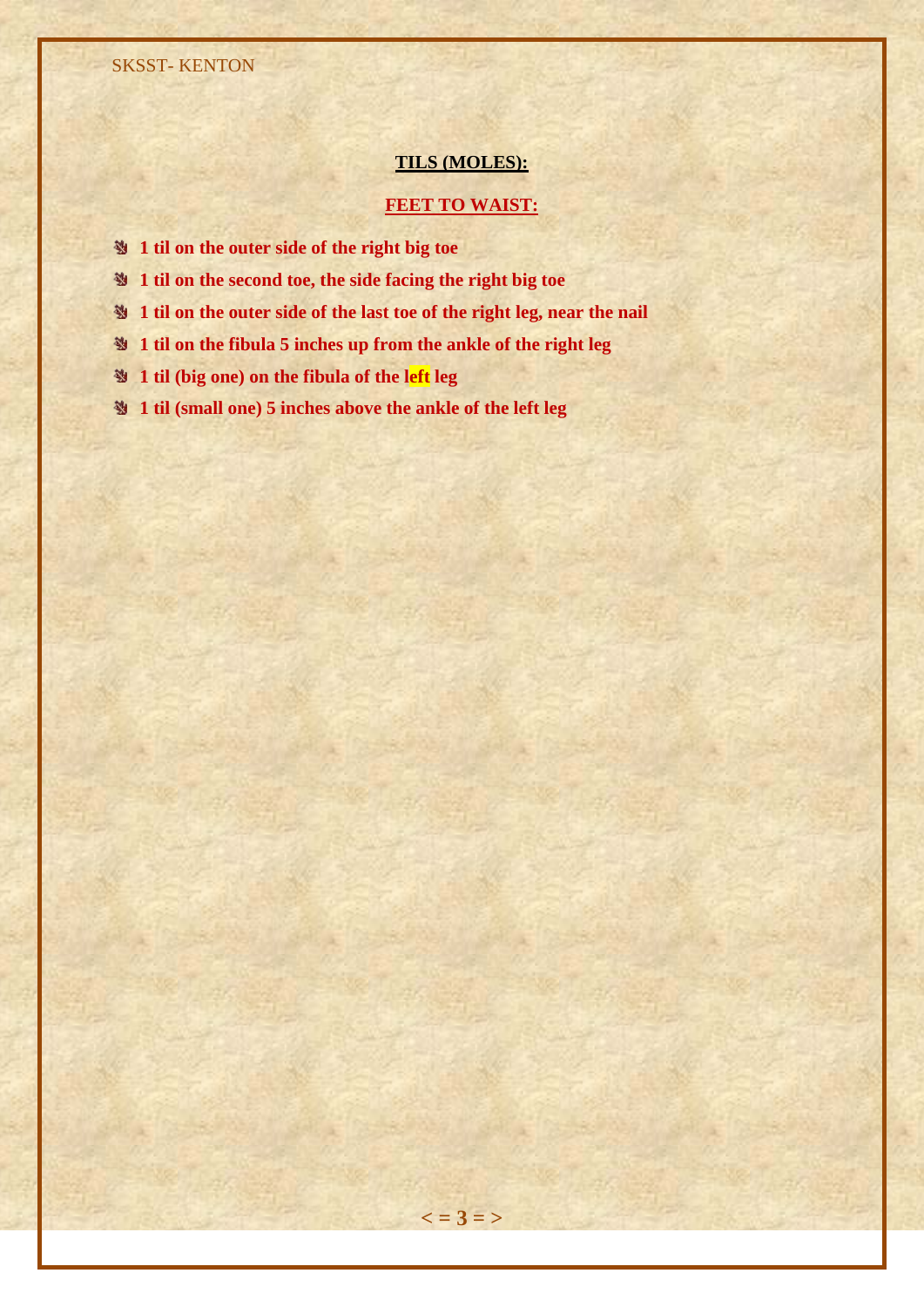## **WAIST TO SHOULDERS:**

## **2 tils on the sides of the navel:**

- **The til on the right is quite on the lining of the navel and the other til on the left is at a little distance from the navel.**
- **4 tils are 2 inches above the navel:**
	- **2 of them are on the skin on the vertical columns and one is in the middle, and the 1 til 2 inches above the middle one.**
- **4 tils (big ones) are on the left side above the hip and below the armpit, in a vertical chain form.**
- **4 tils (small ones) are near the same big 4 tils in another vertical chain.**
- **3 tils are on the internal portion of the left arm forming a vertical chain.**
- **2 1 til** (big one) on the right hip
- **1 til (small one) near the big one on the same right hip**
- **1 til (big one) slightly on the left side of the chest (nearby the half moon cheen)**
- **1 til is on the left side of the til mentioned above at the distance of an inch**
- **1 til is further on the left side of the left chest at a distance of 2 inches**
- **4 tils are on the internal portion of the right arm forming a vertical chain.**
- **4 tils (small ones) are besides the branded mark above the elbows on the right arm**
- **2 tils are below the right elbow and above the wrist.**
- **1 til (small one) is at a distance of quarter of the inch and above the root of the last finger**

 $\leq$  = 4 = >

- **1 til is on the upper part of the left hand, 2 inches below the left elbow**
- **1 til is in between the index finger and the middle finger**
- **1 til (small one) is on the internal side of the nail of the index finger**
- **1 1** til is on the wrist of the left hand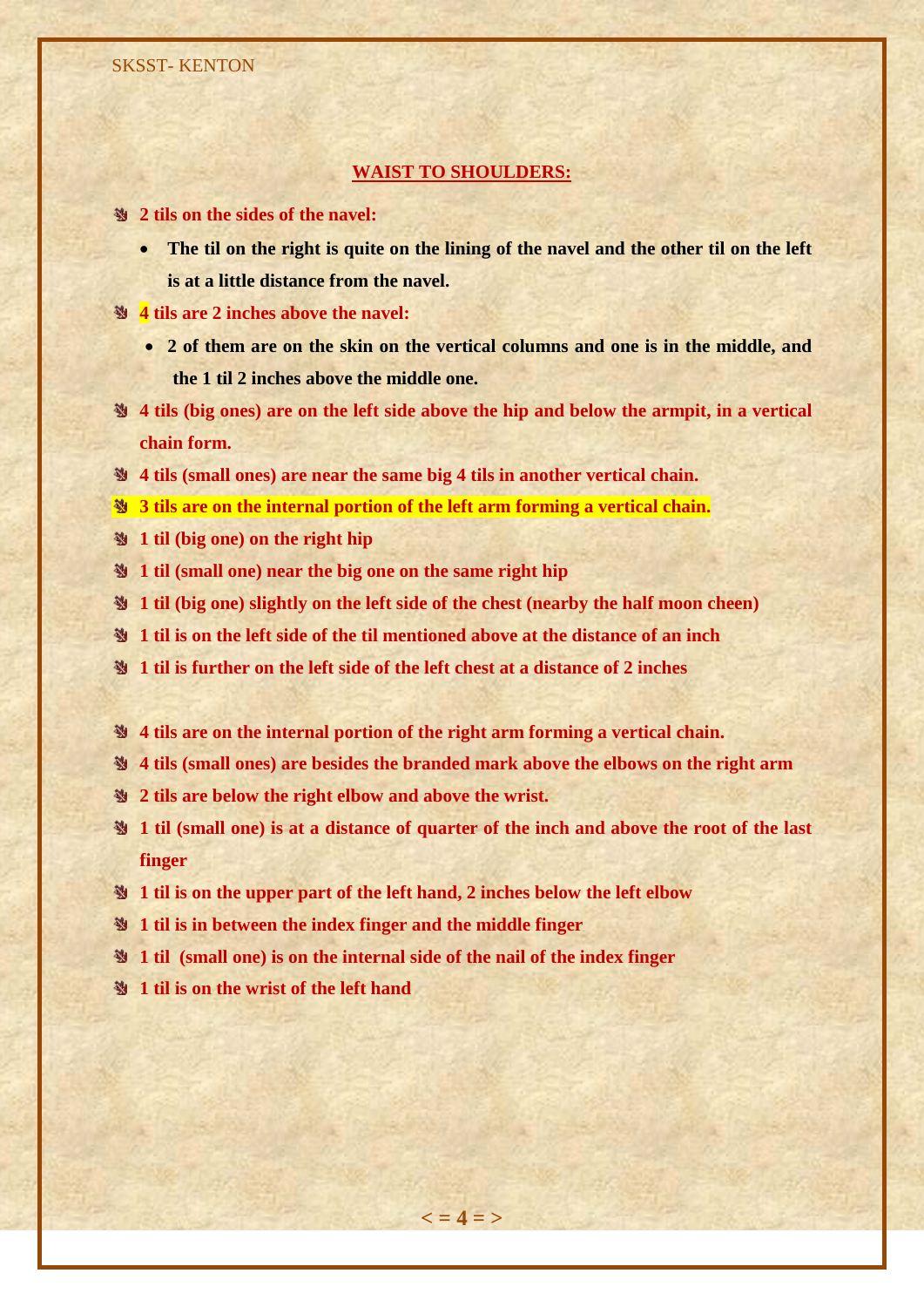#### SKSST- KENTON

## **SHOULDERS TO HEAD TO BACK:**

- **1 til on the cavity of the neck**
- **1 til (small one) next to the one on the cavity of the neck**
- **1 til (small one) is right below the chin**
- **1 til (big one) with hair on the back, at the distance of 2 inches below the shoulder of the left hand**
- **2 tils are below the above big latter til mentioned above that is with descending little distance between them**
- **1 til is on the left side of the spinal cord slightly lower than the back left shoulder**
- **1 til is on the right side of the spinal cord**
- **4 tils exists 2 inches below the neck in the centre of back towards right hand side of the spinal cord**
- **2 1** til (big one) is on the right side of the nose
- **1 til (small one) is little above the one on the right side of the nose but below the eye corner.**

 $\leq$  = 5 = >

- **1 til (small one) is on the lobe of the right ear**
- **2 til that is a little infront of the tuft of hair (shikhaa) on the head**
- **3 tils are behind on the right side of the tuft of hair**
- **Apart from all these, there are some very minute tils on Him.**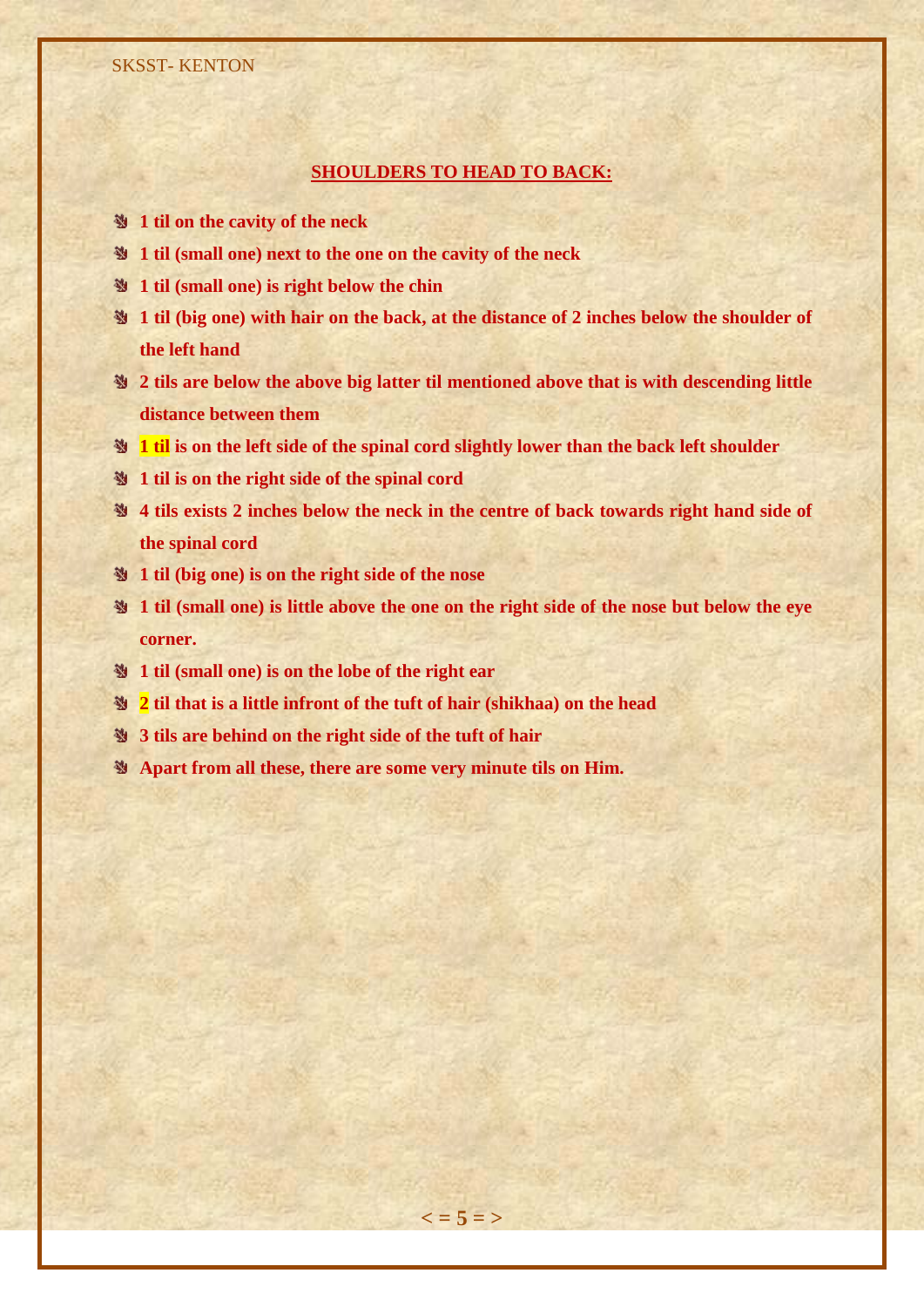## **SUMMARY OF TILS & CHEENS:**

Now, first we describe the marks on the person of Shri Sahajanand Swami Maharaj. On the pads of lotus like feet of Shriji Maharaj, there are straight lines going vertically. How are these?

Each this line has started from between the big toe and the next toe on the both the sides of toes, and on both the sides of the heels. At the base of the big toe of the right leg there is a mark of a barley seed matching the straight line.

On the pad of the right foot, on both the sides of the straight line there are marks of a lotus, a goad, a flag, an octagon, an adamant, a swastik and a Jambu fruit. And in the nail of the big toe of the right leg there is a mark of a vertical red line and on outer side of that big toe there is a mole.

On the side facing the big toe there is a mole on the finger. And on the outer side of the last toe of the right leg, there is one mole near the nail.

On the left side of the vertical line on the pad of left leg, there are two black signs near each other and at the base of the toe joint there is a mark of space. And on the pad of left leg and on both the sides of vertical line there are auspicious marks of the bow, the divine pitcher, a fish, a triangle, a footprint of a cow and half-moon.

The pads of the legs are pink, the nails of the big toes of both the legs as well as the toes are thin, fine and tender marks of hair on the big toes of both the legs and toes. And on the big toes of both the legs and the toes, there are scratches of wooden footwear. On the outer ankles of both legs and the lower part there are the marks of the scratches of the Asana. And on the fibula five inches up from the ankle of the right leg there is a small mole and on the outer side of the thigh of that leg there is a large sign. And there is a big mole on the fibula, five inches above the ankle of the left leg, and just above it there is a small mole.

On the external side of the knee of that leg there is a mark. And on both the sides of hips there are dark signs caused by wearing Dhoti. The belly which is ever cool, adorns three fold linings.

The navel is deep and round. There are two moles on the sides of the navel. The mole on the right is quite on the lining of the navel and the mole on the left is at a little distance from the navel.

There is a big mole on right hip and a small mole, near the big one. Two inches above the navel there are three moles two of them are on the skin on the vertical columns and one is in the middle, there is a mole two inches above the middle one. On the left side above the hip and below the arm-pit there exists a vertical row of four big moles, and near it but on the outer side there is another vertical row of four small moles.

 $\leq$  = 6 = >